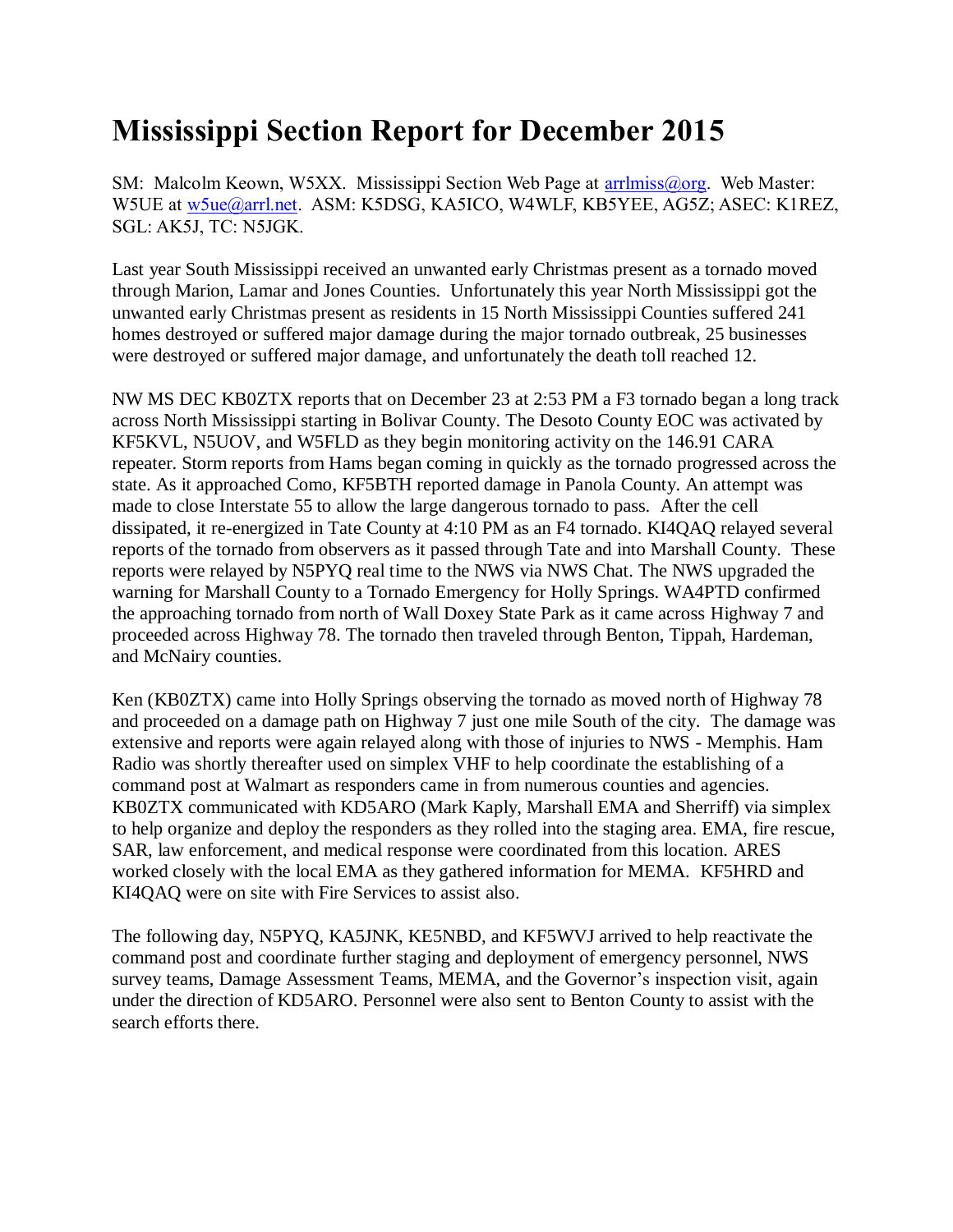During the tornado event the Marshall County Fire Repeater went down and cell service was severely hampered as several providers lost tower sites. The Holly Springs Fire Repeater was so bogged down with traffic and with the crippled phone system, ARES had difficulty establishing contact between the Alliance HealthCare System Hospital and Ambulance Service and the Incident Command Post. Ham radio once again saved the day as we were able to establish communications via the KD5VMV repeater.

The damage was extensive all across north MS with a track almost 150 miles long altogether with injury and loss of life. DEC KB0ZTX notes that he is very grateful to the Hams mentioned above and so many more that helped along the way through the storm event. Hams played a vital role in warning, response, and recovery for this event. Ken commends those Hams for their service at this time of need in their community.

From Northeast Mississippi DEC WX5N reports that the Tishomingo County ARES activated their Weather Net with KF5FXR as NCS. Reports indicated that Prentiss County had power outages, EC WX5SE reported from Itawamba County that trees were down and roads flooded, EC WB5CON reported no damage in Alcorn County, and EC WA5TEF reported minor damage in Lee County. Other nets that were known to be activated in response to the storm event were the Central Mississippi Skywarn Net, Delta ARES Emergency Net, and the Rankin County ARES Net. Other Nets were most likely active but have not been reported as of this writing.

In additional ARES News ASEC K1REZ reports that during 2015 Mississippi ARES made major improvements in the status of emergency communications preparedness in Mississippi, on both the statewide and local level. Mississippi ARES Teams, Section Nets, and Local Nets tested, proved, and improved their EMCOMM response capabilities through participation in the annual Simulated Emergency Test (SET) on August 8, 2015. 436 ARES members, 11 local nets, and 6 statewide section nets participated in the Mississippi SET, with a total of 1905 check ins and 3478 pieces of traffic passed on behalf of served agencies. Each of our county ARES Teams that participated in the SET exceeded their previous SET scores, some astronomically. In the emergency preparedness criteria which the SET tests, Mississippi ARES scored a total of 4409 points, an outstanding improvement over our 2014 score of 445 points. Each of our Local and Section Nets that participated also exceeded their previous SET scores. In the emergency preparedness net criteria which the SET tests, Mississippi Nets scored a total of 6236 points, an outstanding improvement over our 2014 score of 567 points. While we won't know how we stand nationally until ARRL releases it national results in the July 2016 issue of QST magazine, these scores are on par with the scores of the top three states in the nation during the 2014 SET. These scores mean that Mississippi ARES and Mississippi's Nets greatly increased their EMCOMM preparedness capabilities during 2015.

As noted above the emergency preparedness of our ARES Teams and Nets was also tested, proved, and improved in 2015 during the recent ARES activation in response to the tornadoes which ravaged north Mississippi during the week of Christmas. After Action Reports reveal that Mississippi ARES played a significant and vital role in warning, response and recovery before, during and after this emergency event. If you would like to receive a more detailed report on how the above two events tested, proved, and improved the State of Amateur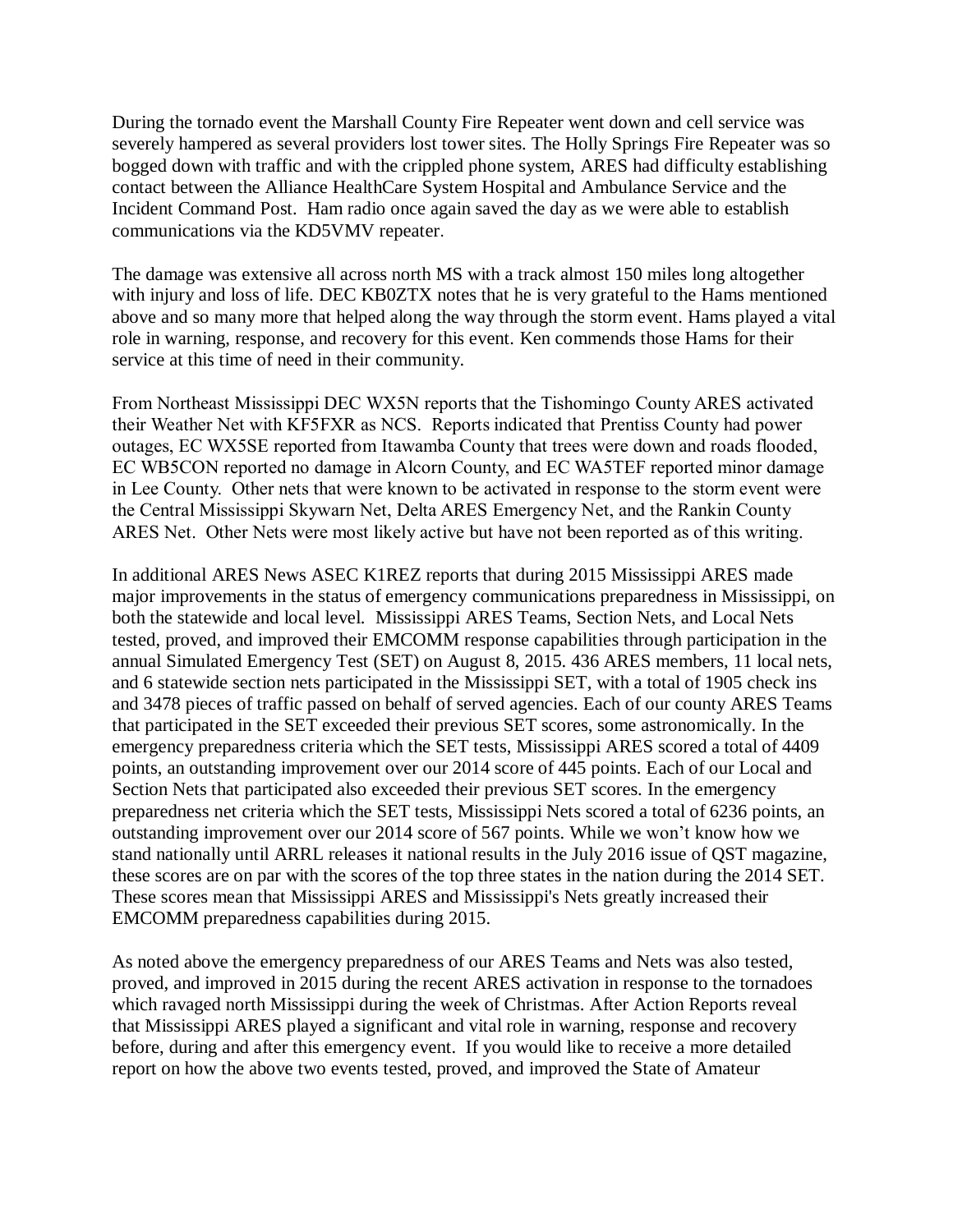Emergency Communications in Mississippi in 2015 and/or a detailed report on the results of the 2015 Mississippi ARRL/ARES SET, please send a request to the ASEC at [K1REZ@ARRL.Net](mailto:K1REZ@ARRL.Net)

Chairman K5RDA reports that the Pearl River ARC hosted another great Poplarville Hamfest. The highlight was as a successful VE Test Session with several new Hams. Roger notes that his Hamfest Helpers were N5ELI, K5SCW, KC5EAK, KF5UUG, KF5ZQM, KE7BUD, and KF5YTL.

…. and don't forget the next big event on the Mississippi Ham Calendar, the Capital City Hamfest on Friday Jan 29 th from 5:00 PM - 8:00PM and Saturday January 30 th from 8:00 AM to 5 PM. More information can be found on hamfest.msham.org. Our ARRL Guest will be Sean Kutzko, KX9X, who is the ARRL Media and Public Relations Manager. Sean came to ARRL in 2007 as the Contest Branch Manager and was promoted to PR in June 2013. First licensed in 1982 as KA9NGH, Sean's ham radio interests include HF and VHF contesting and DX'ing, portable operating, and working the Amateur Radio satellites. He enjoys mentoring and Elmering newer Hams. 'Several Old Timers took the time to teach me how to be a good operator; now it's my turn to give back.' Outside of Ham Radio, Sean enjoys playing drums in blues and jazz groups, following major league baseball, and making artisan breads and pizza. He lives in West Hartford, Connecticut, just five minutes from ARRL Headquarters, with his cat, Aja.

EC WM5A reports the Rankin County ARES Leadership Team tested their ONeCall call system to announce their Year-End Net on December 31, 2015

Lee County EC WA5TEF reports that at 1000 hours December 1, ARES held another test with Memphis NWS. Corey, N0VDR opened the WX4MEM station and they were able to communicate barely on 3862 KHz. They switched to 7238 KHz and signals were much better. Hams participating in Lee County were KE5UFZ, W5STV, WA5CYR, K2OWK, AF5OH and WA5TEF. All stations were successful in communicating with WX4MEM on 40 Meters. This is similar to the test ARES conducted last summer.

Welcome to the following new Hams in Mississippi in December: KG5KOE, Jesse – Gulfport; KG5KQG, Michael – Hattiesburg; KG5KQH, Jesse – Corinth; KG5KQS, Danette – Hurley; KG5KRU, Richard – Sontag; KG5KSB, Danny – Ocean Springs; KG5KSQ, David – Ocean Springs; KG5KSR, John – Ocean Springs; KG5KSS, Samuel – Biloxi; KG5KSW, James – Olive Branch; KG5KTW, Michael – Jackson; KG5KTX, James – Jackson; KG5KTY, Nichols – Hazlehurst; KT5KTZ, Dale – Jackson; KG5KUA, Penny – Philadelphia; KG5KUB, John – Louisville; KG5KUJ, Jarred – Florence; KG5KUK, Naomi – Moss Point; KG5KWG, Garet – Ocean Springs; KG5KWL, William – Kiln; and KG5KWM, Joseph – McHenry.

Also welcome to the following new ARRL Members: KG5HGS, Warren – Madison; KF5IMF, Fred – Meridian; KC5JCL, Matthew – Lucedale; KL2JF, Allan – Brooklyn; KG5JMN, David – Tishomingo; K5JNE, Jimmy- Oxford; KF5KP, Carl – Purvis; KG5KUA, Penny – Philadelphia; KF5LHX, Robert – Vancleave; KC5OEO, Mark – Vicksburg; KF5PLO, Kathy – Pelahatchie; K5RKU, Terry – Ripley; KF5UUG, Vernon – Picayune; and WA5ZLX, Cecil Potts Camp;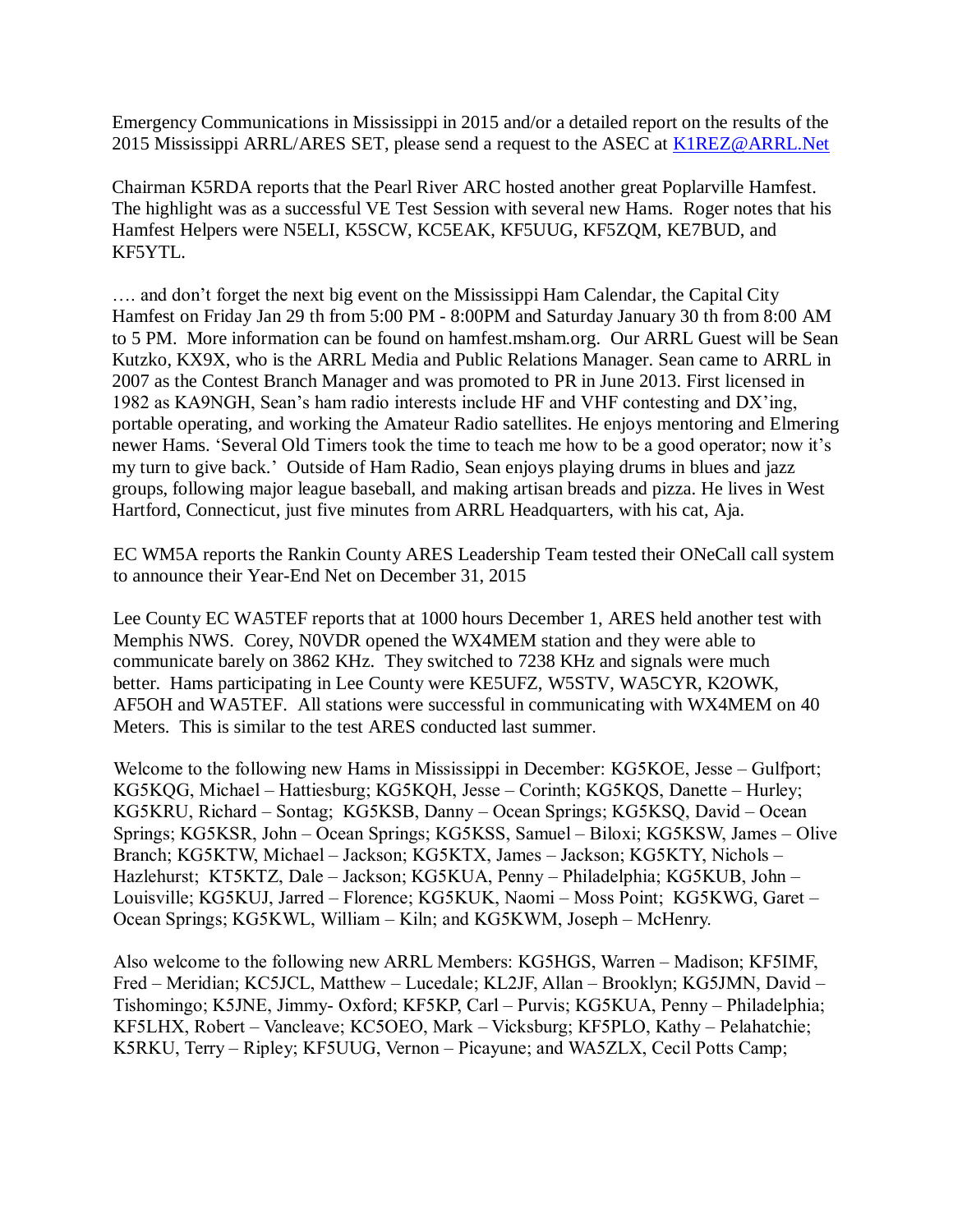As of December 31 ARRL Membership in Mississippi was 1,150 up 4 from last month. Thanks to all who promote ARRL Membership!

And last, but not least, welcome to AF5PO as new EC for Tishomingo County succeeding WX5N who moved up to DEC after 8 years of service as EC. (Rick will remain as EC for Prentiss County). And welcome to K5SCW as the new EC for Pearl River County succeeding KE5WJN after 7 years of service.

Congratulations to the following on their upgrades: KD9CRY, Kathryn – Jackson; KC5FMN, Larry – Union; KG5FRW, Isaac – West Point; KG5HAE, Robert – Philadelphia; KG5IXV, Dennis – Conehatta; KG5JKM, Gerald – Columbia; KG5JKN, Thomas – Monticello; KG5JKO, Tony – Columbia; KG5JQF, Talmadge - Corinth; KG5JTD, Anthony – Biloxi; KG5KSA, Michael – Ocean Springs; KD5QEO, James – Bassfield; KE5ULW, Charles – Poplarville; KF5ZFW, Morris – Vicksburg; and KC5ZIV, Laney – Collinsville;

ASEC/DEC/EC Monthly Reports for December 2015: WM5A (Rankin), WB5CON (Alcorn), K5MOZ (Jackson), WX5N (Prentiss/Tishomingo/NE MS), K5NRK (Warren), K1REZ (ASEC), WA5TEF (Lee), KD5VMV (DeSoto), KE5WJN (Pearl River), and KB0ZTX (NW MS).

Club Newsletter/Reports (Editor): Delta ARES (K5JAW) and Meridian ARC (W5MAV)

HF Net Reports - sessions/QNI/QTC (Net Manager)

Magnolia Section Net 31/992/9 (K5DSG)

MS Baptist Hams Net 3/17/0 (WF5F)

MS-NBEMS Net 2/7/2 (K1REZ)

MSPN 31/2393/9 (K5NRK)

VHF Net Reports - sessions/QNI/QTC (Net Manager)

Alcorn County ARES 5/55/0 (WB5CON) November 4/33/0

Booneville and Prentiss County Net 5/55/0 (WX5N)

Capital Area Em Net 4/55/0 (K5XU)

Chickasaw ARA 4/97/0 (N5PYQ)

Delta ARES Simplex Net 4/19/0 (K5JAW)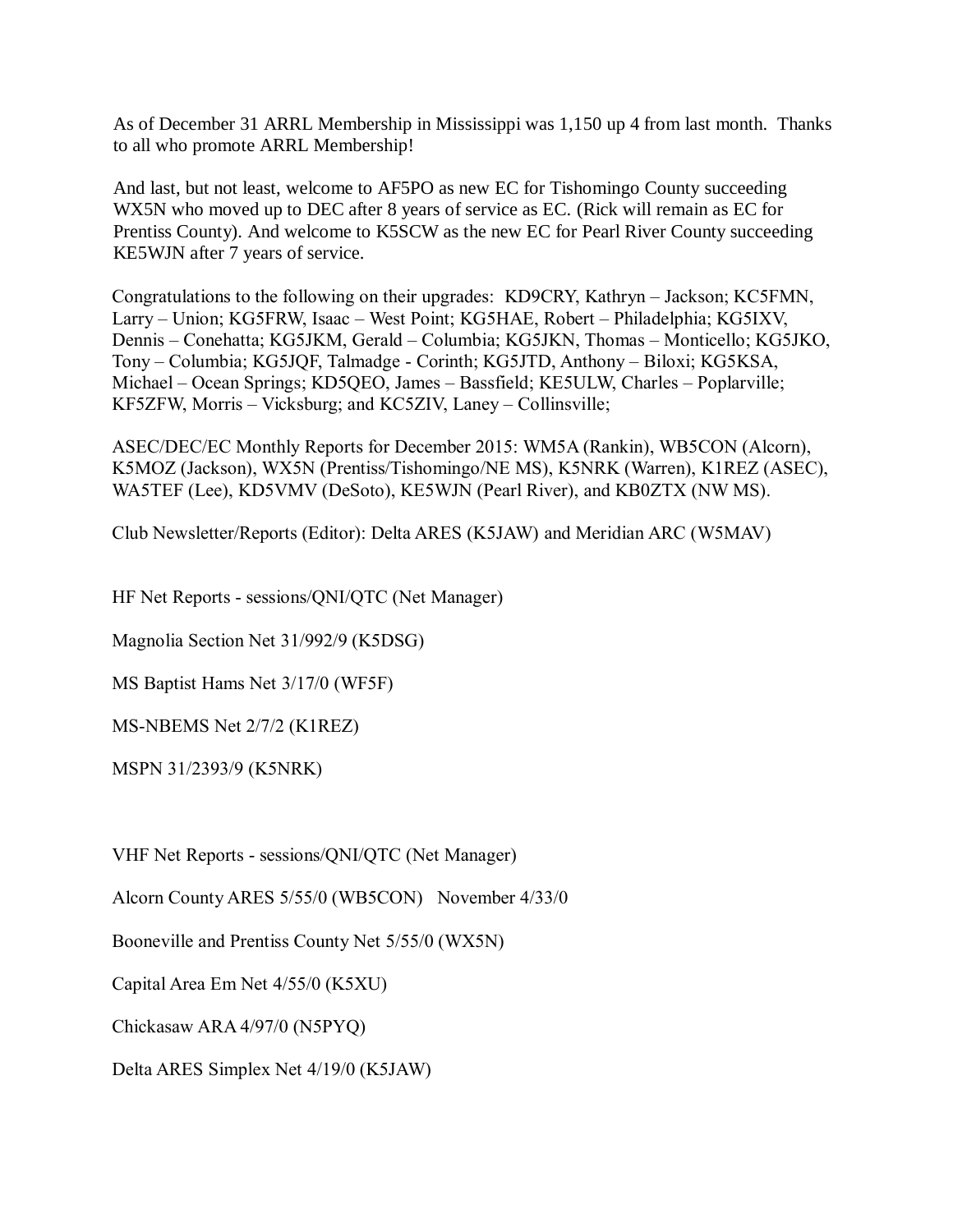Hattiesburg ARC Emergency 2M Net 4/74/0 (K5TLL)

Hattiesburg ARC 10M Simplex Net 4/44/0 (K5TLL)

Hattiesburg ARC 2M Simplex Net 1/9/0 (K5TLL)

Itawamba County ARES 3/50/3 (WX5SE)

Jackson County Em Net 27/652/2 (K5MOZ)

Lowndes County ARC Net 5/46/0 (KF5AZ)

MDXA Net 5/58/0 (W5DAW)

Metro Jackson ARES Net 4/35/0 (AE5SK)

MS Coast Em Services, WX, Training, and Tech Net 5/72/0 (N5AHM)

Miss/Lou Em Net 4/22/0 (K5NRK)

MS Preparedness Project EN 5/44/0 (KF5RFB)

Northeast MS Skywarn Net 4/52/0 (WA5TEF)

Pearl River ARES Net 4/47/0 (KE5WJN)

Rankin County ARES Net 5/70/0 (KG5AVT)

Scott County ARES Training Net 4/46/0 (K1REZ)

Scott County ARES Simplex Net 4/18/0 (K1REZ)

Southeast Mississippi ARES Net 4/61/6 (KB5VE)

Stone County ARES 4/42/0 (N5UDK)

Tishomingo ARC Net 5/75/0 (WX5N)

UMARC UHF Net 4//?/0 (K5LMB)

UMARC VHF Net 4/19/0 (K5LMB)

PSHR – KA5DON 68.

Traffic: KA5DON 18 and KG5FRZ 10.